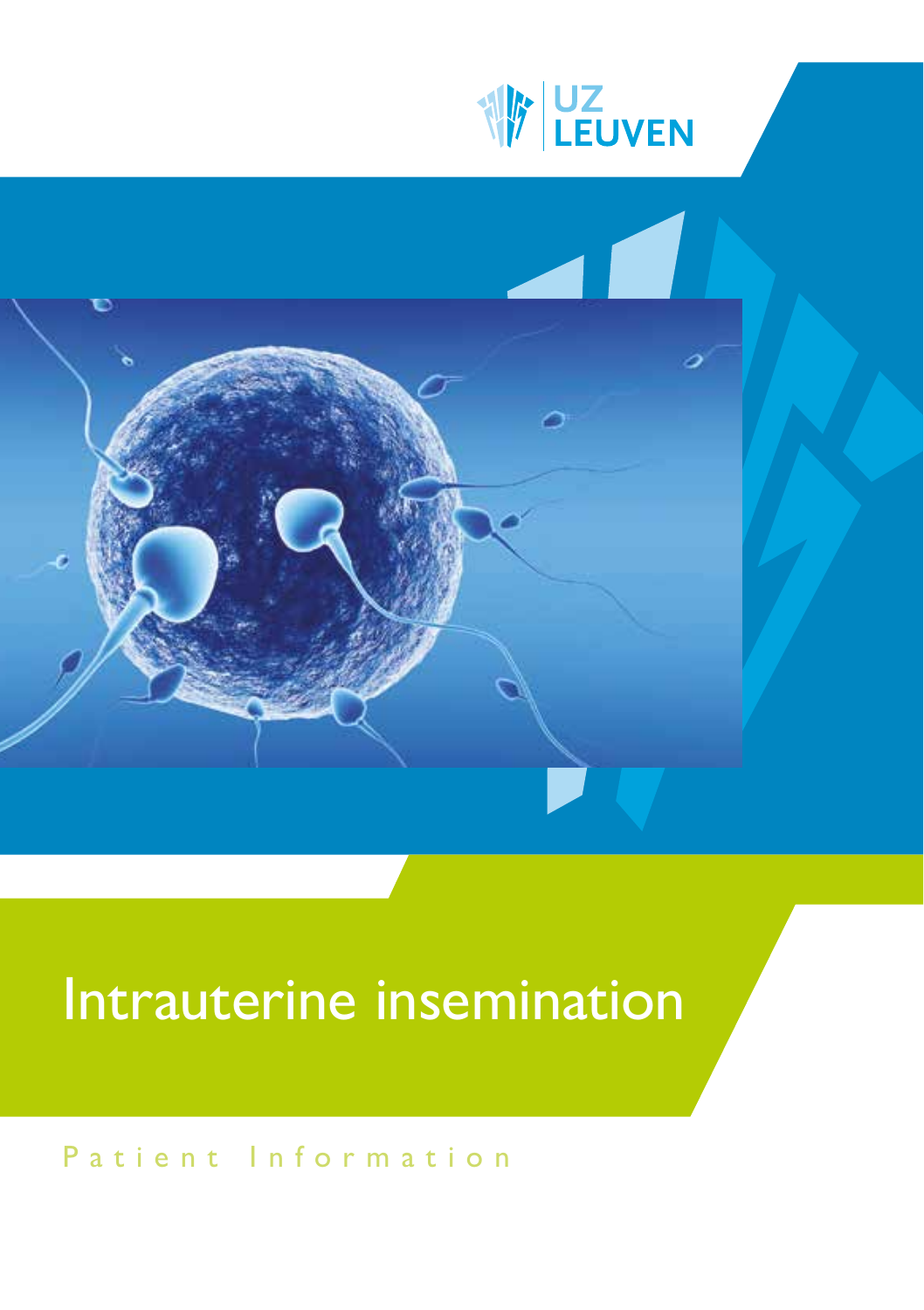| THE MENSTRUAL CYCLE<br><b>WHAT IS INSEMINATION?</b><br>INITIATING INSEMINATION TREATMENT<br><b>INSEMINATION TREATMENT PROCEDURE</b><br>Step 1: Monitoring the cycle<br>Step 2: Insemination<br>Step 3: Pregnancy following insemination treatment<br>PSYCHOLOGICAL SUPPORT<br><b>RELAXATION THERAPY</b><br><b>CONTACT DATA</b> | <b>INTRODUCTION</b> | 3  |
|--------------------------------------------------------------------------------------------------------------------------------------------------------------------------------------------------------------------------------------------------------------------------------------------------------------------------------|---------------------|----|
|                                                                                                                                                                                                                                                                                                                                |                     | 4  |
|                                                                                                                                                                                                                                                                                                                                |                     | 5  |
|                                                                                                                                                                                                                                                                                                                                |                     | 6  |
|                                                                                                                                                                                                                                                                                                                                |                     | 7  |
|                                                                                                                                                                                                                                                                                                                                |                     |    |
|                                                                                                                                                                                                                                                                                                                                |                     |    |
|                                                                                                                                                                                                                                                                                                                                |                     |    |
|                                                                                                                                                                                                                                                                                                                                |                     | 12 |
|                                                                                                                                                                                                                                                                                                                                |                     | 13 |
|                                                                                                                                                                                                                                                                                                                                |                     | 13 |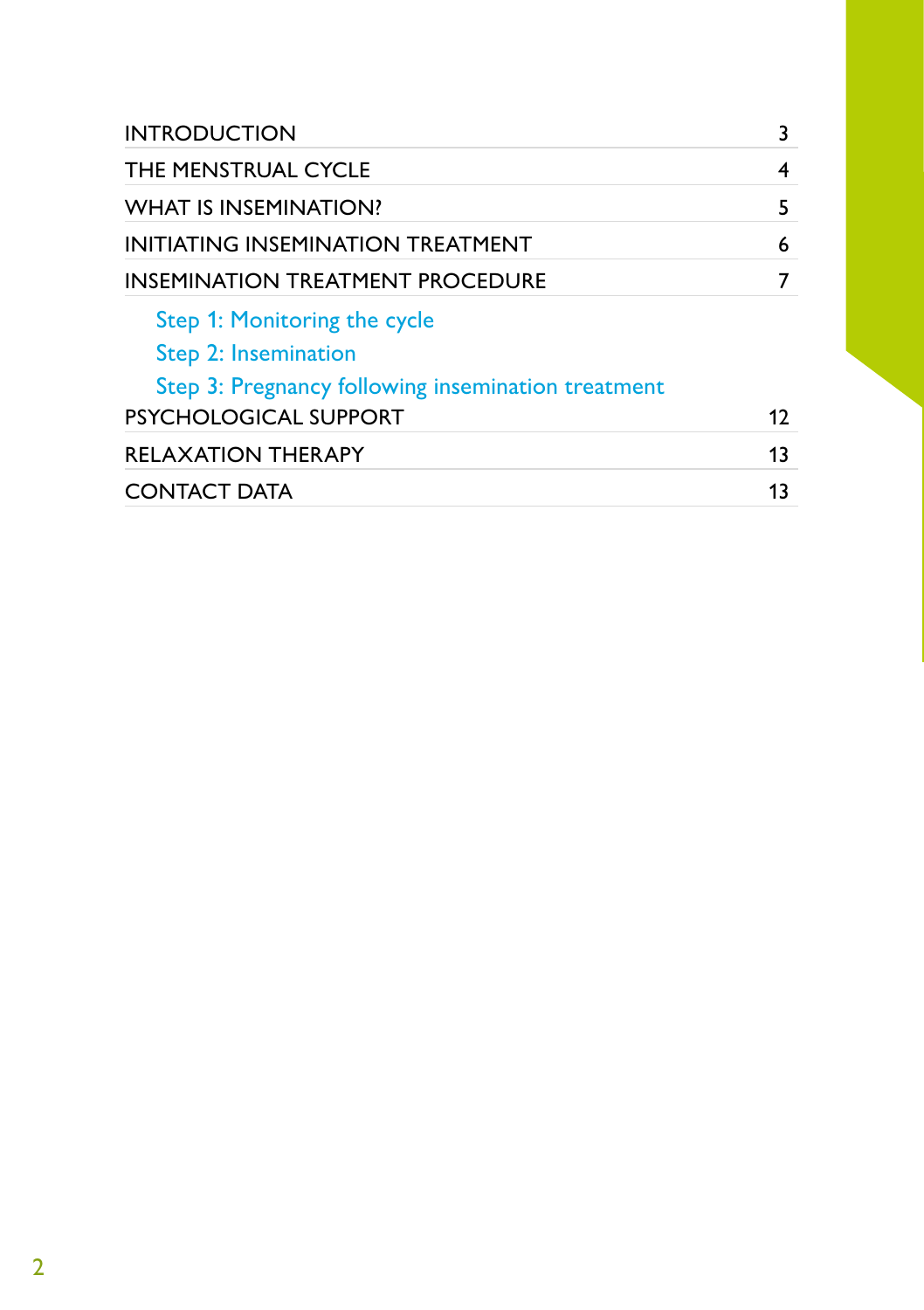This brochure provides information on intrauterine (i.e. artificial) insemination (IUI).

Should you have any further questions after reading this brochure, please do not hesitate to contact us. The doctors and midwives at the Leuven University fertility centre will be happy to provide further information.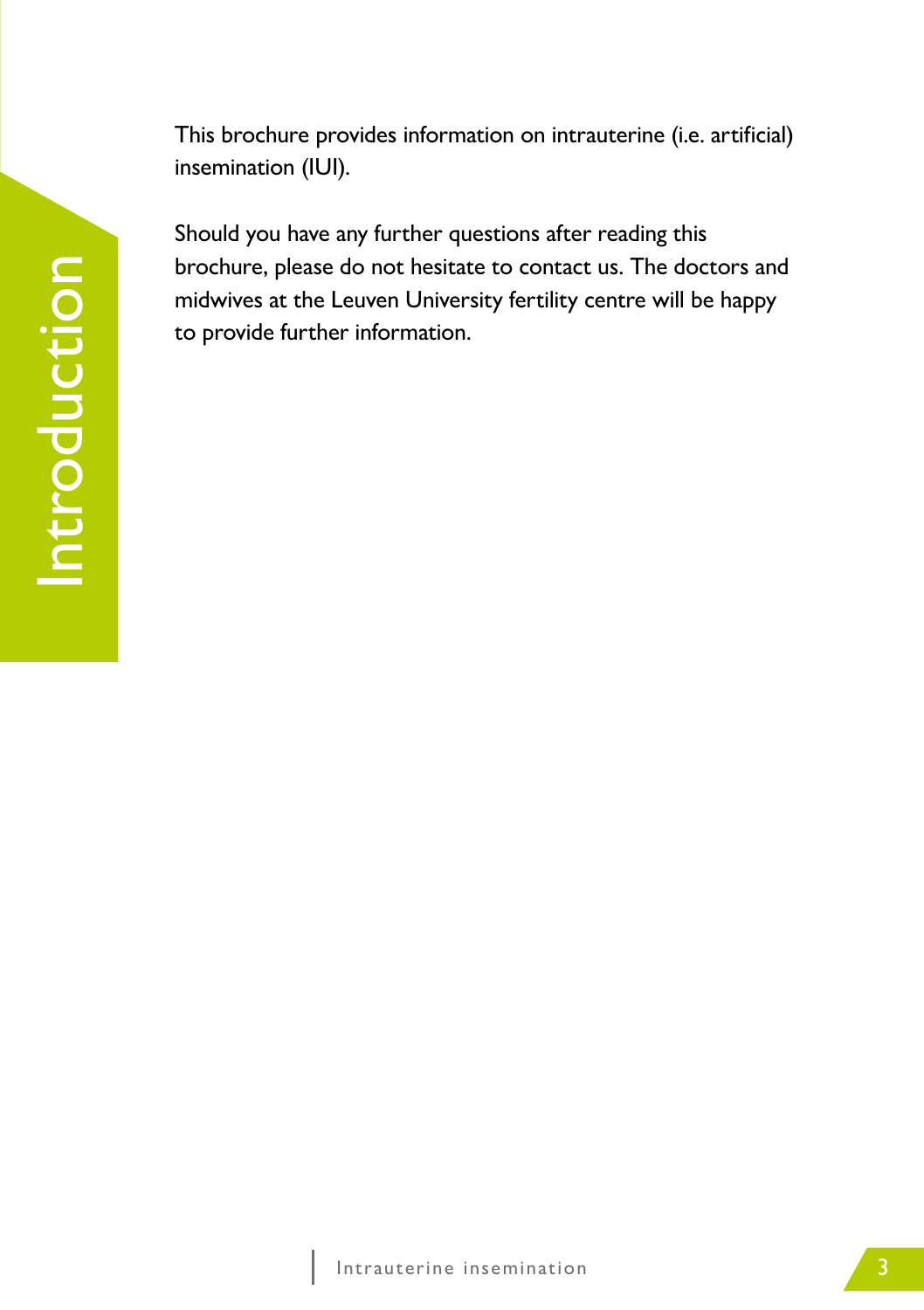# THE MENSTRUAL CYCLE

The start of the menstrual cycle coincides with the presence of several small follicles. One of these follicles will grow and mature within the ovary over the course of the first fourteen days. As the follicle grows it will produce more and more hormones (oestrogen). The high oestrogen concentration will affect the endometrial lining and cervix. Ovulation will follow under the influence of the luteinising hormone. The mature follicle will tear and release the egg (ovum), approximately 14 days before the end of the menstrual cycle.

When the egg is released it is captured in the oviductal ampulla. The egg proceeds through the oviduct as a result of the rhythmic contractions of the uterus and oviduct.

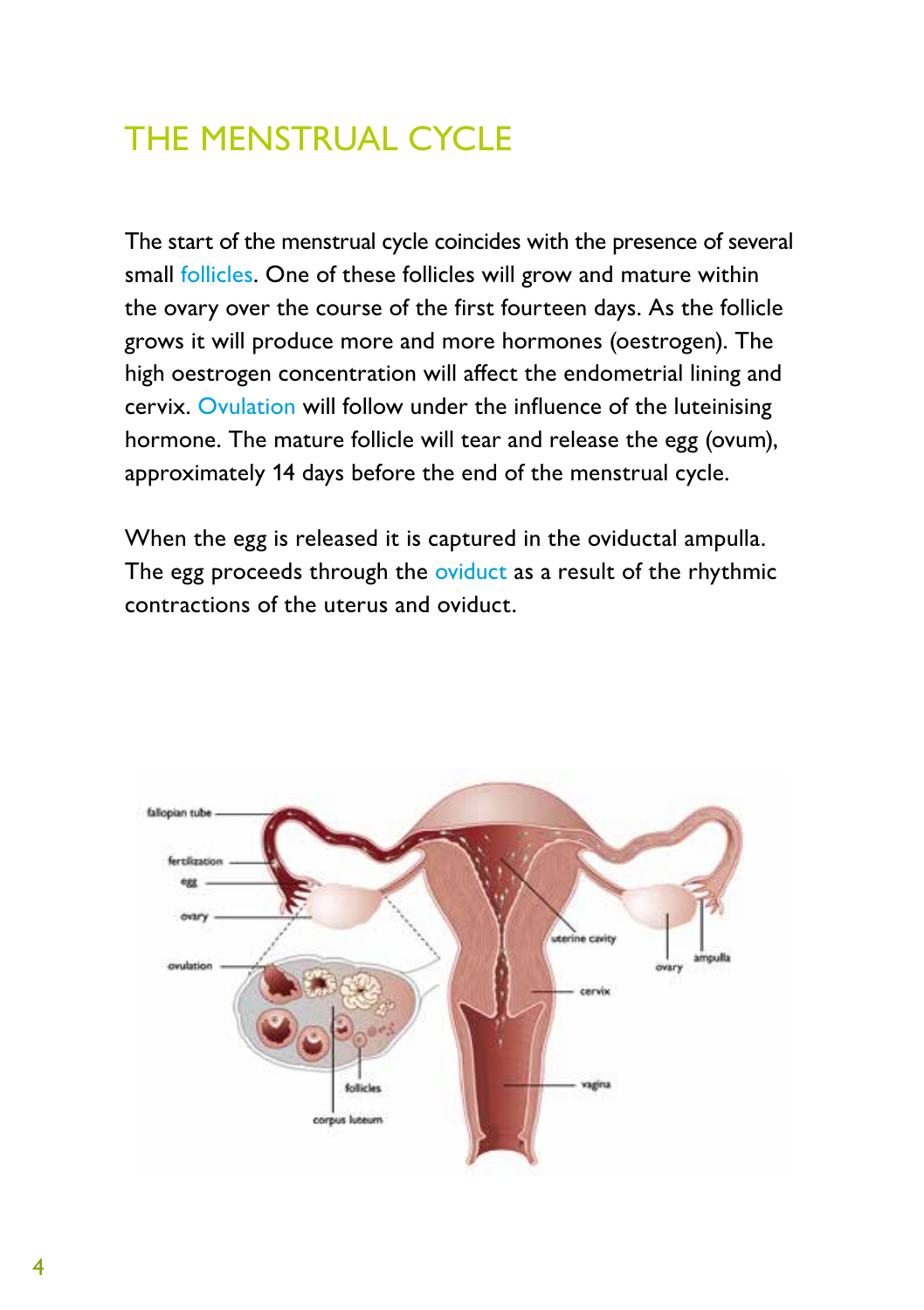What remains of the follicle changes after ovulation into a corpus luteum under the influence of the luteinising hormone. The corpus luteum secretes progesterone, a hormone that maintains the endometrium. If the egg is not fertilised after ovulation the corpus luteum will not survive. Progesterone production will decrease and the endometrial lining will come away, resulting in menstruation.

An insemination treatment cycle may differ from a normal menstrual cycle in several ways:

 $\vee$  Hormonal medication can be used to stimulate a cycle.  $\vee$  The sperm sample is capacitated and the concentration and motility checked in the laboratory.  $\vee$  The processed sperm sample is injected directly into the uterine cavity around the time of ovulation.

# WHAT IS INSEMINATION?

Intrauterine or artificial insemination (IUI) is a type of fertility treatment in which processed sperm cells are inserted into the uterus at the time of ovulation.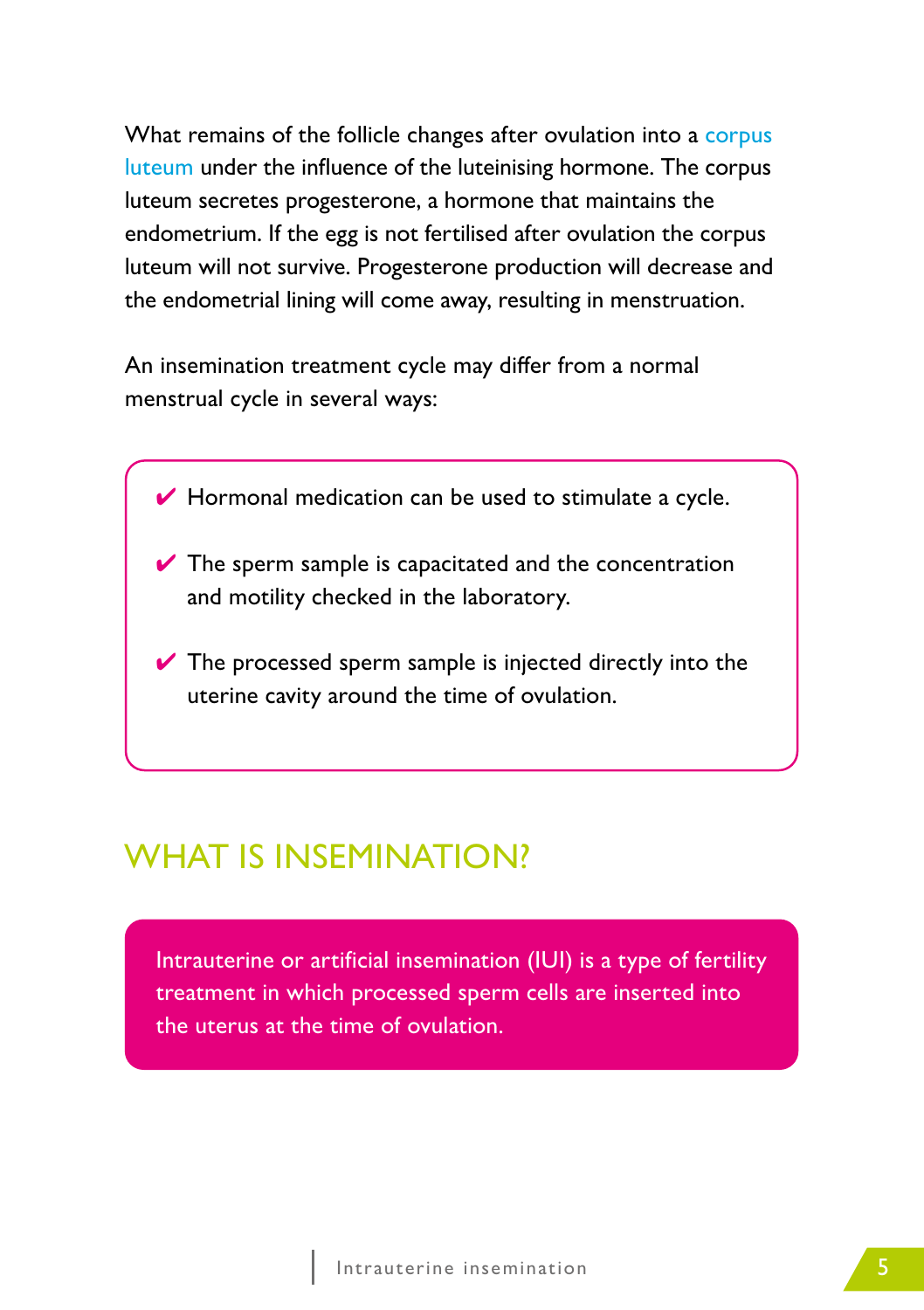# INITIATING INSEMINATION TREATMENT

You can contact the Leuven University fertility centre at your own initiative or with a referral from a doctor.

Your initial consultation with the fertility centre will provide ample scope for a detailed consultation. In preparation of this initial consultation you will have to first complete a questionnaire at home. The fertility consultant will ask specific questions in order to establish a clear insight into your situation. Sometimes this consultation will be preceded by a consultation with a specialist midwife. You will then be given information on any necessary additional examinations involving you and your partner. The examination phase may take up to two or three months.

Once all examinations have been completed a consultation will be arranged with the fertility consultant to discuss the results of the examinations. Insemination treatment can be initiated providing at least one fallopian tube is unobstructed and the sperm sample is of acceptable quality.

Before starting the fertility treatment an appointment will be arranged with the midwife for an intake consultation, during which each stage of the treatment will be explained. You and your partner will be expected to visit and read the information on the www.mynexuzhealth.be website beforehand and bring the signed contracts with you to the intake consultation.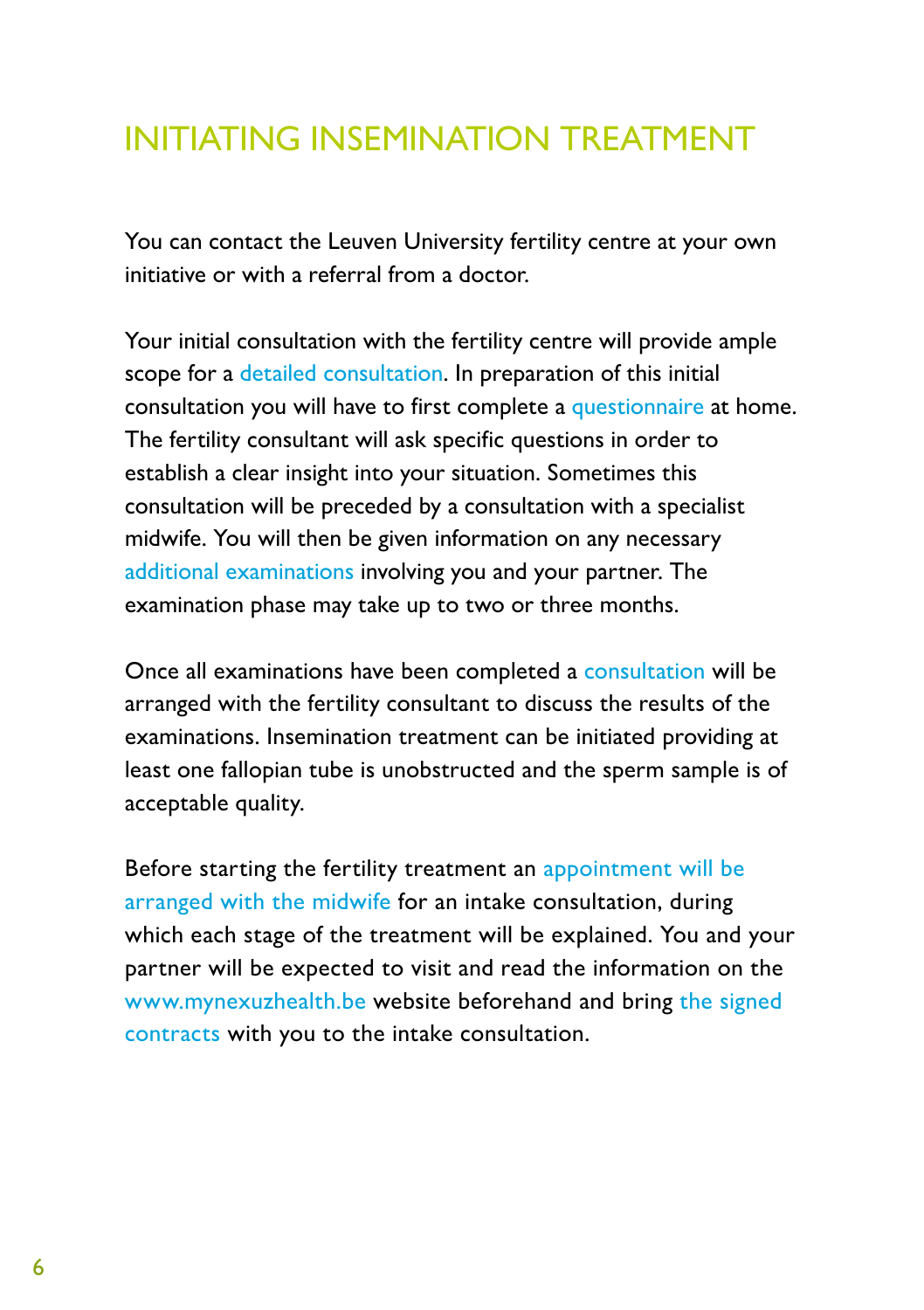

### INSEMINATION TREATMENT PROCEDURE

#### **STEP 1: MONITORING THE CYCLE**

Insemination treatment can be monitored during a natural cycle. The menstrual cycle is monitored by means of ultrasound follicle measurements and blood samples until the time of ovulation.

The ovaries can also be stimulated using hormone medication.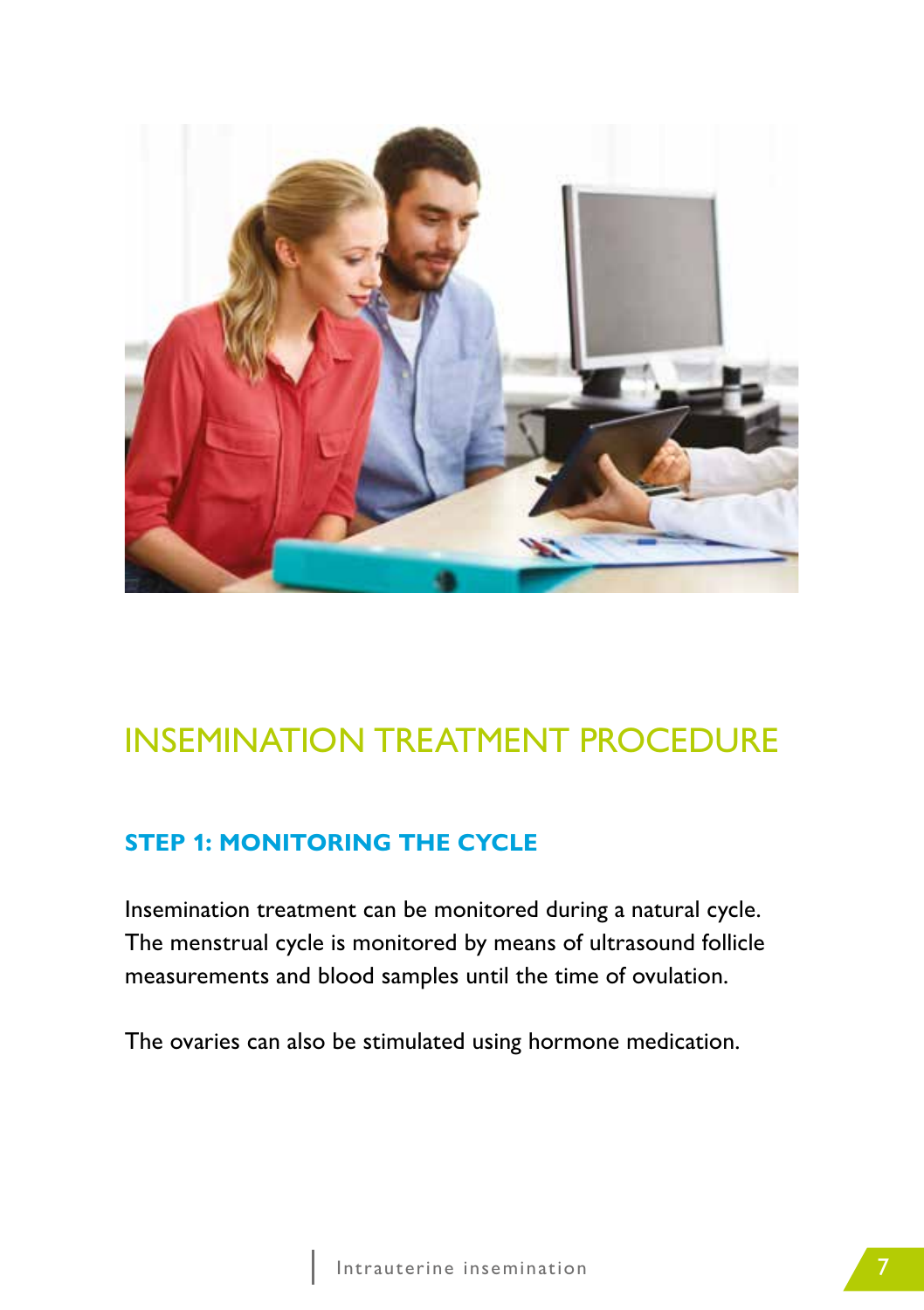The following is a summary of the different medications:

### 1. Clomiphene citrate (Clomid®)

Clomiphene citrate is an anti-oestrogen that stimulates the release of the follicle stimulating hormone, which is vital for follicle growth. The treatment is based on tablets to be taken for 5 days at a specific stage of the cycle.

Follicle growth is monitored by means of several blood samples and ultrasound follicle measurements until the follicle has matured.



It is possible to initiate two consecutive treatment cycles, but this has to be followed by a rest cycle. Overall the duration of the treatment cannot exceed four to six cycles.

### 2. Gonadotropins (Menopur®, Puregon®, Gonal F®, Rekovelle®, Bemfola®, Ovaleap®)

If a natural cycle or treatment with hormone tablets does not result in pregnancy, hormone injections can be administered before insemination treatment.

Gonadotropins contain follicle stimulating hormone (FSH), with or without luteinising hormone (LH), which stimulates follicle growth. The hormones are administered daily via subcutaneous injections, which you, your GP or the home nurse can perform. Follicle growth will be monitored by means of several blood samples and ultrasound follicle measurements.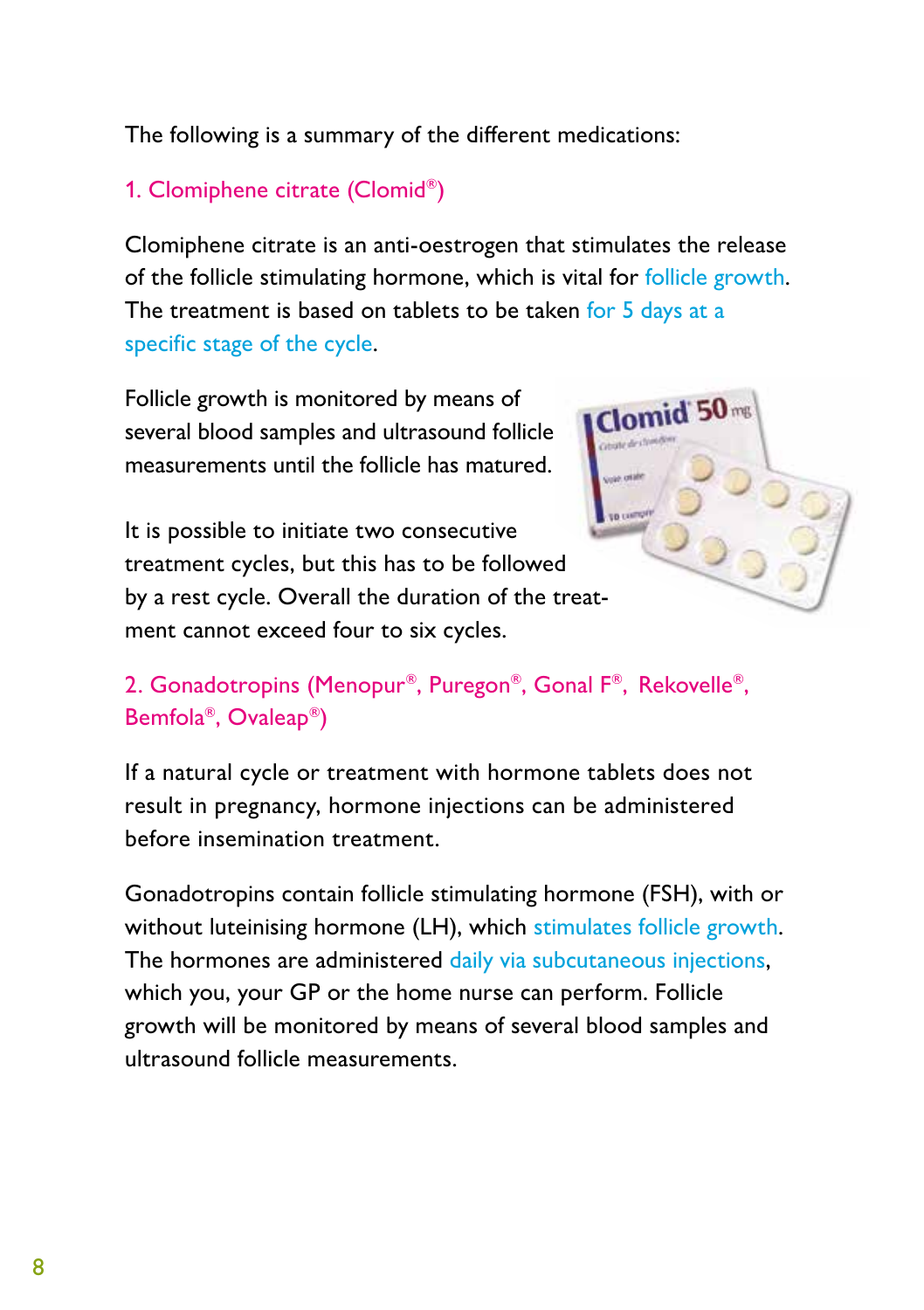Gonadotropins are administered during maximum six treatments. As a rule a rest cycle without medication is introduced after one or two treatment cycles.





The Ministerial Decree (MD) dated 14 September 2006 regulates the repayment of gonadotropins within the framework of controlled ovarian stimulation with or without insemination. The MD stipulates that gonadotropins will be refunded subject to specific indications. Your doctor will be able to provide further information and the necessary documentation.

### **STEP 2: INSEMINATION**

Human chorionic gonadotropin (Pregnyl®) promotes ovulation. Pregnyl® is administered via a subcutaneous injection into the abdomen. The insemination will be planned to take place around the time of ovulation.



On the day of the insemination your partner will have to deliver a sperm sample to the laboratory, where it will be processed. If a frozen or donor sample is used it will be thawed on the day of the insemination.

The processed sperm is then injected into the uterus via a thin catheter. The procedure is not painful. You will be able to return to your daily activities after the insemination. If the insemination takes place during the weekend, supplements may be charged.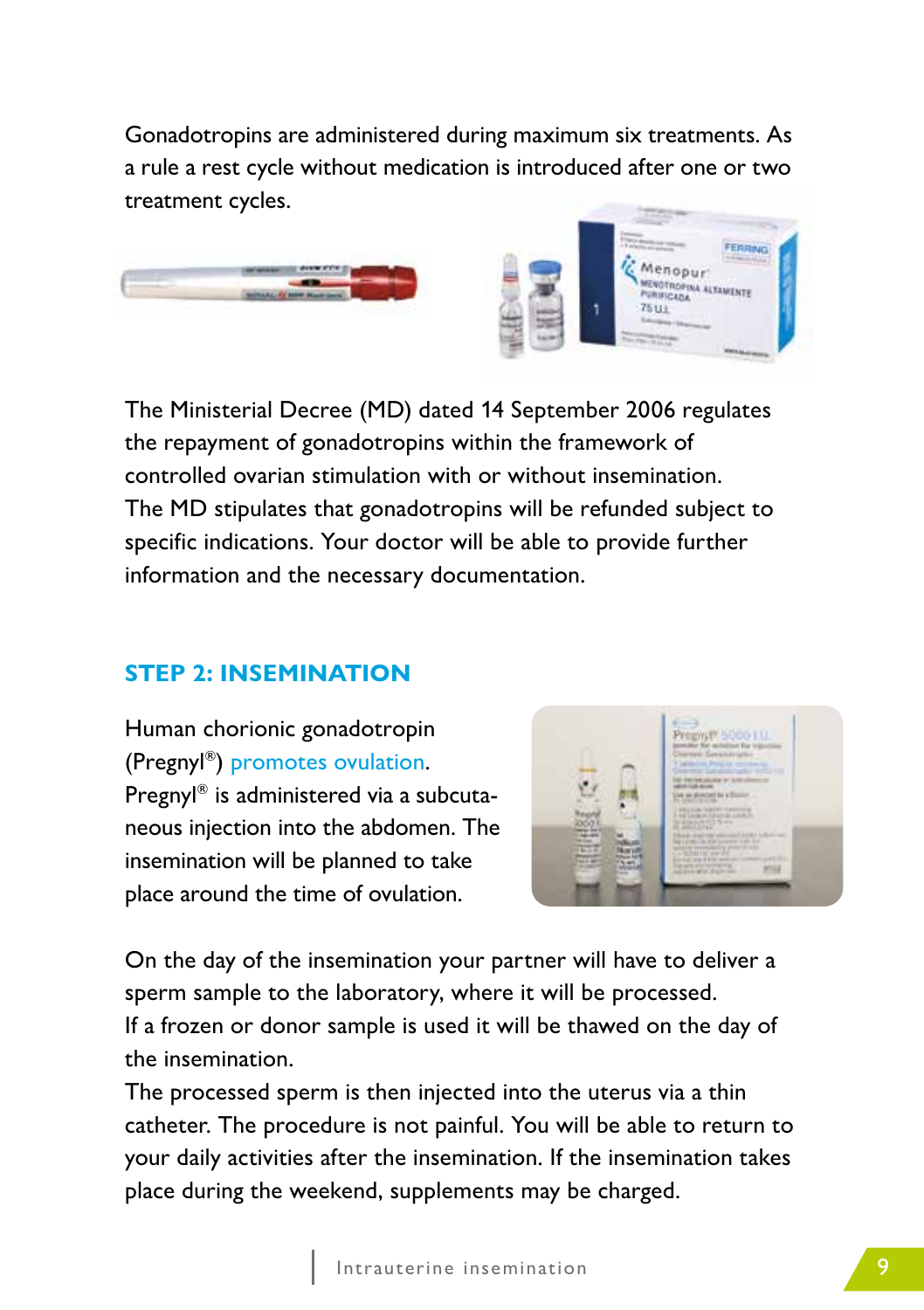

#### **Risks**

The use of hormone medication can promote the growth of several follicles. This is referred to as overstimulation, which is associated with an increased likelihood of multiple pregnancy if more than 2 follicles mature. In such cases there will be no insemination and you will have to wait until the next cycle. Careful monitoring and a timely reduction in the medication can limit the risk of overstimulation.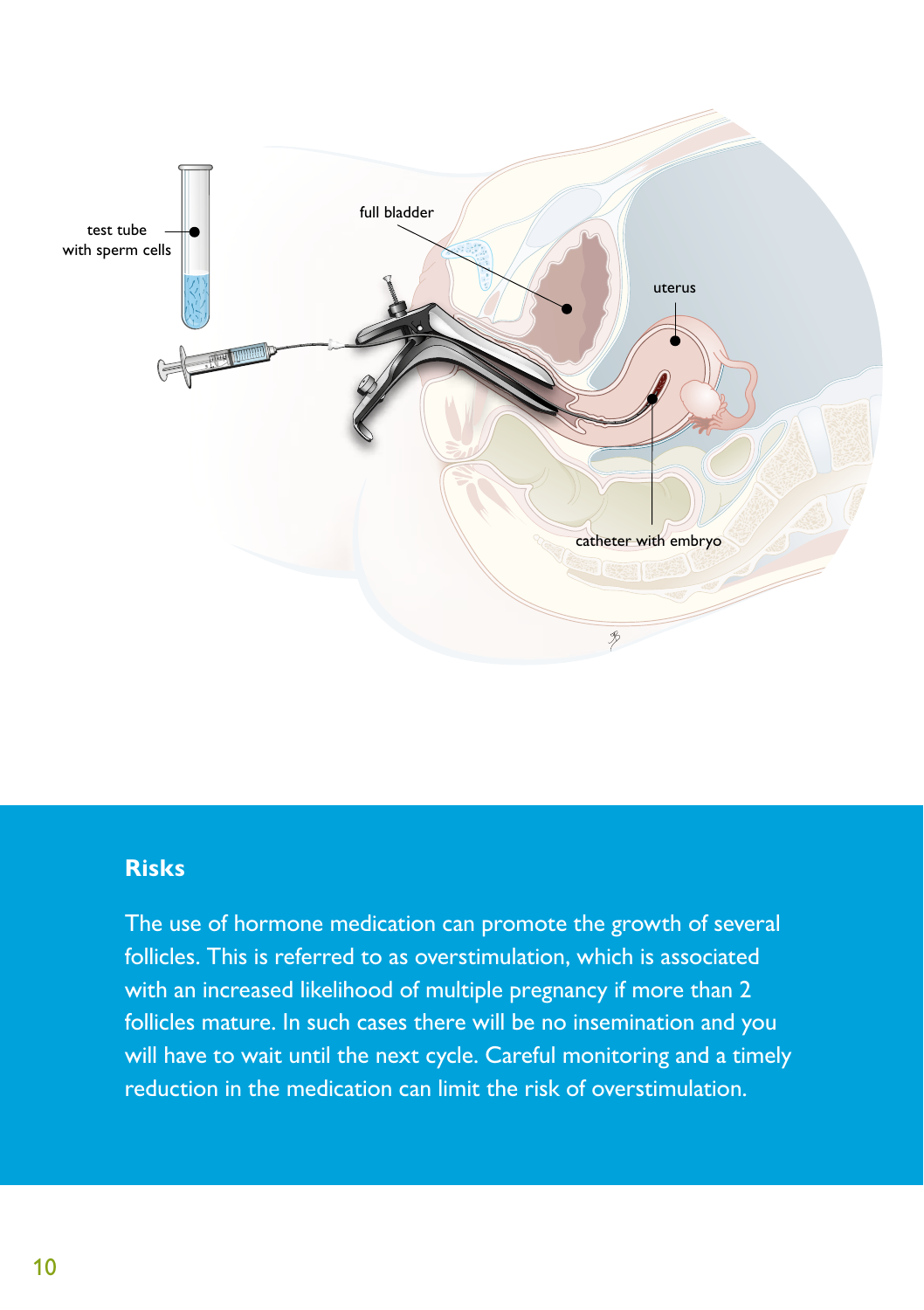

Ovary with 1 follicle Ovary with several follicles

### **STEP 3: PREGNANCY FOLLOWING INSEMINATION TREATMENT**

The likelihood of pregnancy following insemination treatment is approximately 7% to 12% per cycle. The cumulative likelihood of pregnancy across 6 insemination treatments is approximately 34% to 55%. The use of gonadotropins increases the likelihood of pregnancy.

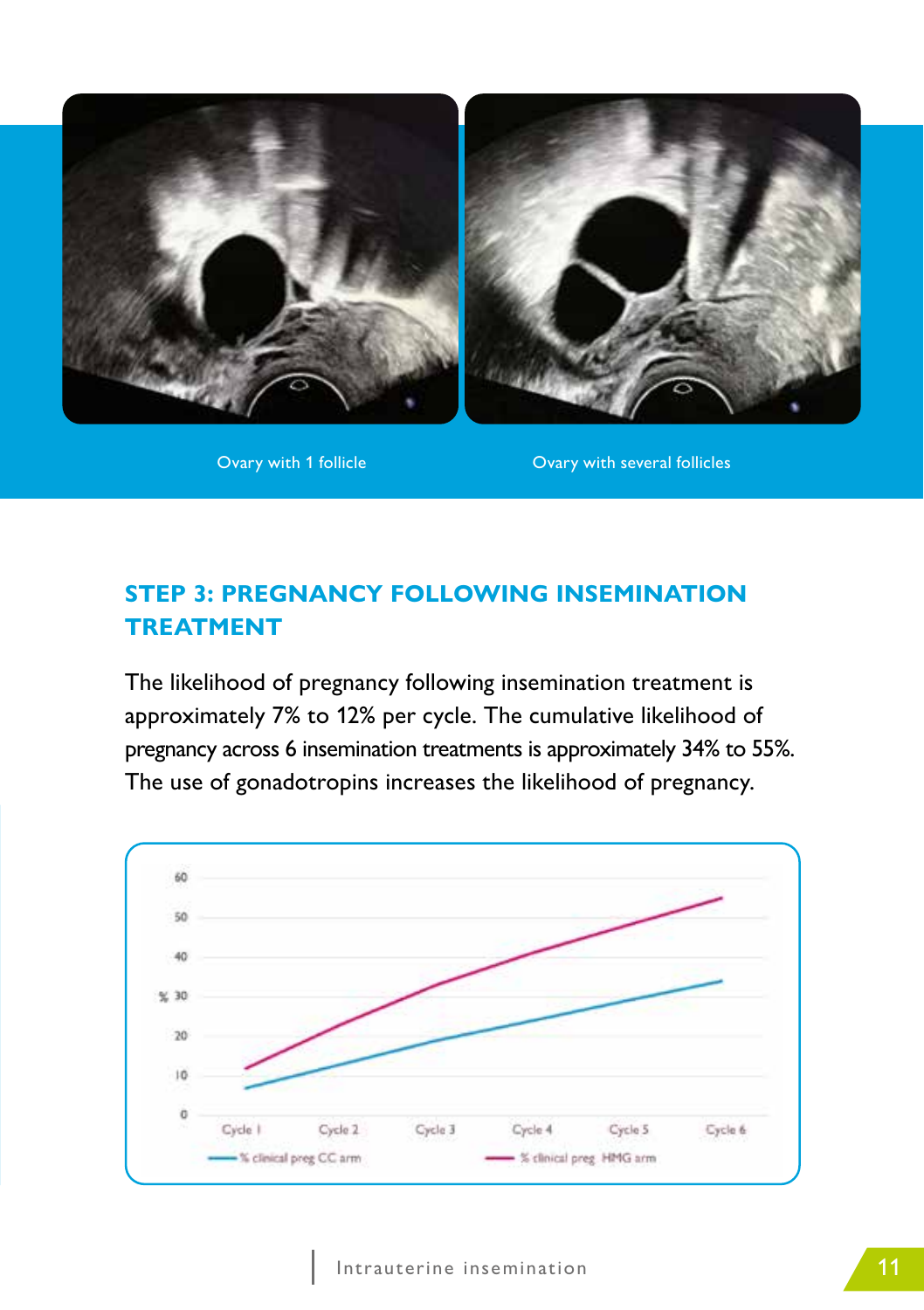There is a slightly increased risk of spontaneous miscarriage (up to 20%). Finally, there is a small risk of ectopic pregnancy (3%).

### PSYCHOLOGICAL SUPPORT

Fertility problems or the start of fertility treatment are extremely emotional experiences. You may be subject to various emotions and thoughts, continually changing in intensity and direction, at different times. Often talking to your partner or someone close to you may help. If you feel that there are still a number of unanswered questions, you can request a consultation with a fertility psychologist.

Our psychologist will be happy to talk to you individually, or together with your partner, covering all the different aspects of fertility problems. Ample time will be taken to consider your specific concerns and the individual and relational decision making process in detail. How can you talk about your experiences with your partner or your nearest and dearest? How do you manage insecurities, the highs and lows of the treatment process? Sometimes it may be a relief to be told that your feelings and thoughts are a quite normal part of the journey. Talking to someone is always possible, during the investigation stage, the actual treatment or after its termination.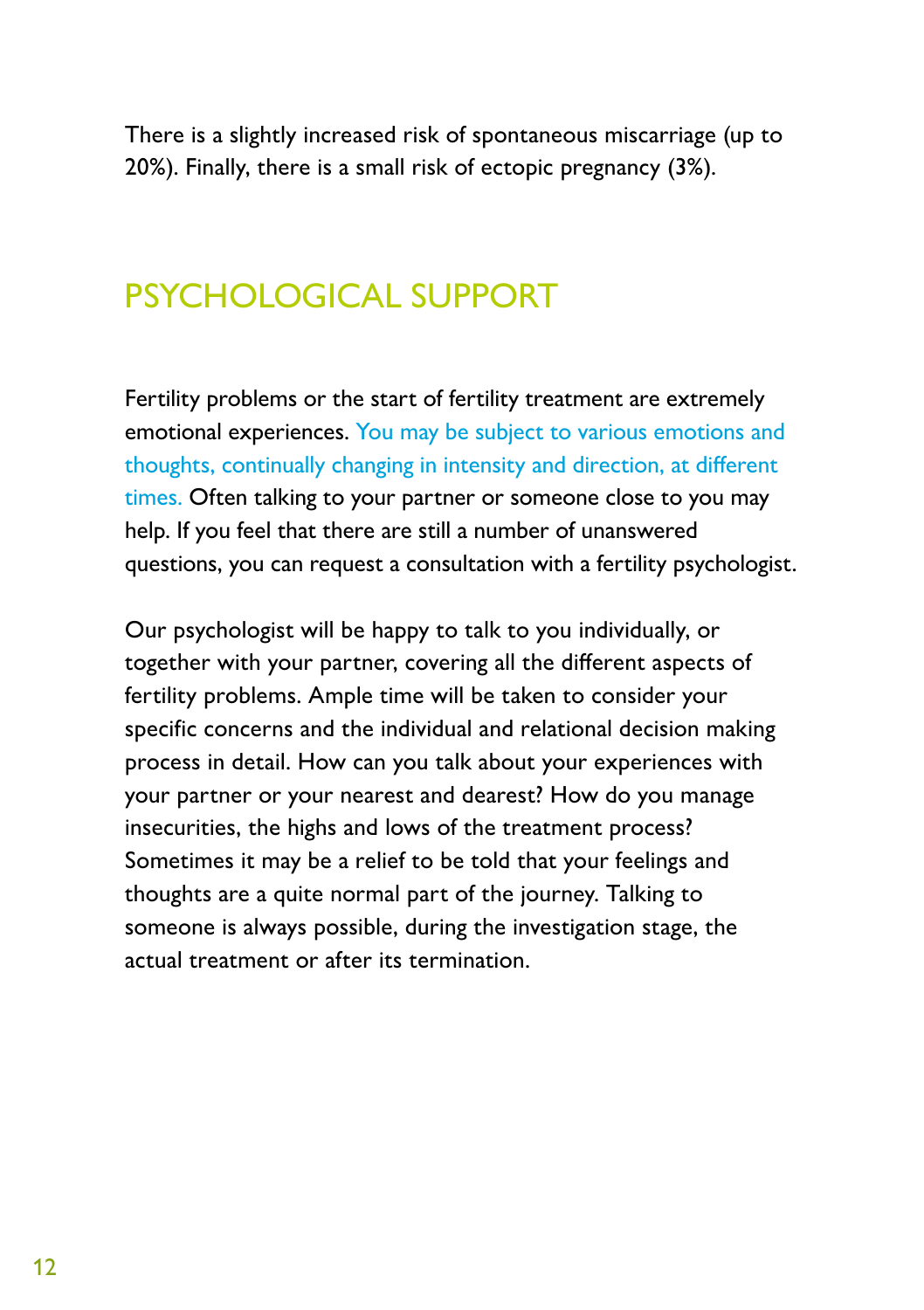# RELAXATION THERAPY

If you are under a lot of stress as a result of the treatment or a combination of different factors, our psychomotor therapist will be happy to provide support.

Psychomotor therapy is a type of physiotherapy, which focuses on the body and its expressivity. This may help when stress manifests itself in physical complaints such as muscle tension, anxiety, sleeping badly, no longer being able to relax, pain and hyperventilation. Your specific symptoms are investigated and the results used to jointly find a meaningful approach to deal with your particular situation. You will be provided with various tips and techniques, tailored to your specific requirements, to help you along the way.

# CONTACT DATA

### **Leuven University fertility centre** Medical queries: 016 34 36 24 Administrative queries: 016 34 36 50 fertiliteitscentrum@uzleuven.be www.uzleuven.be/lufc Psychologist: Uschi Van den Broeck Physiotherapist: Gillian Demin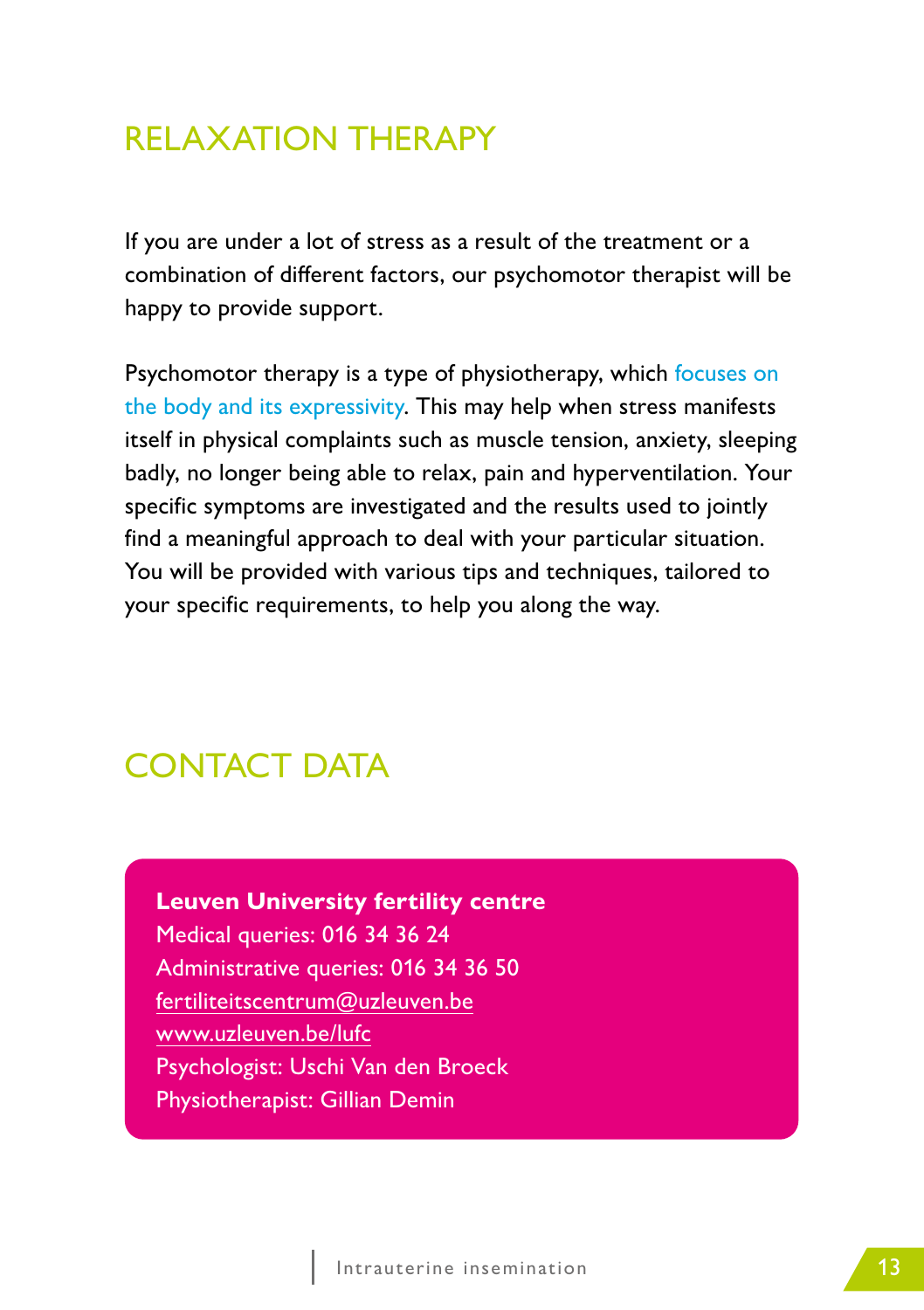# **NOTES**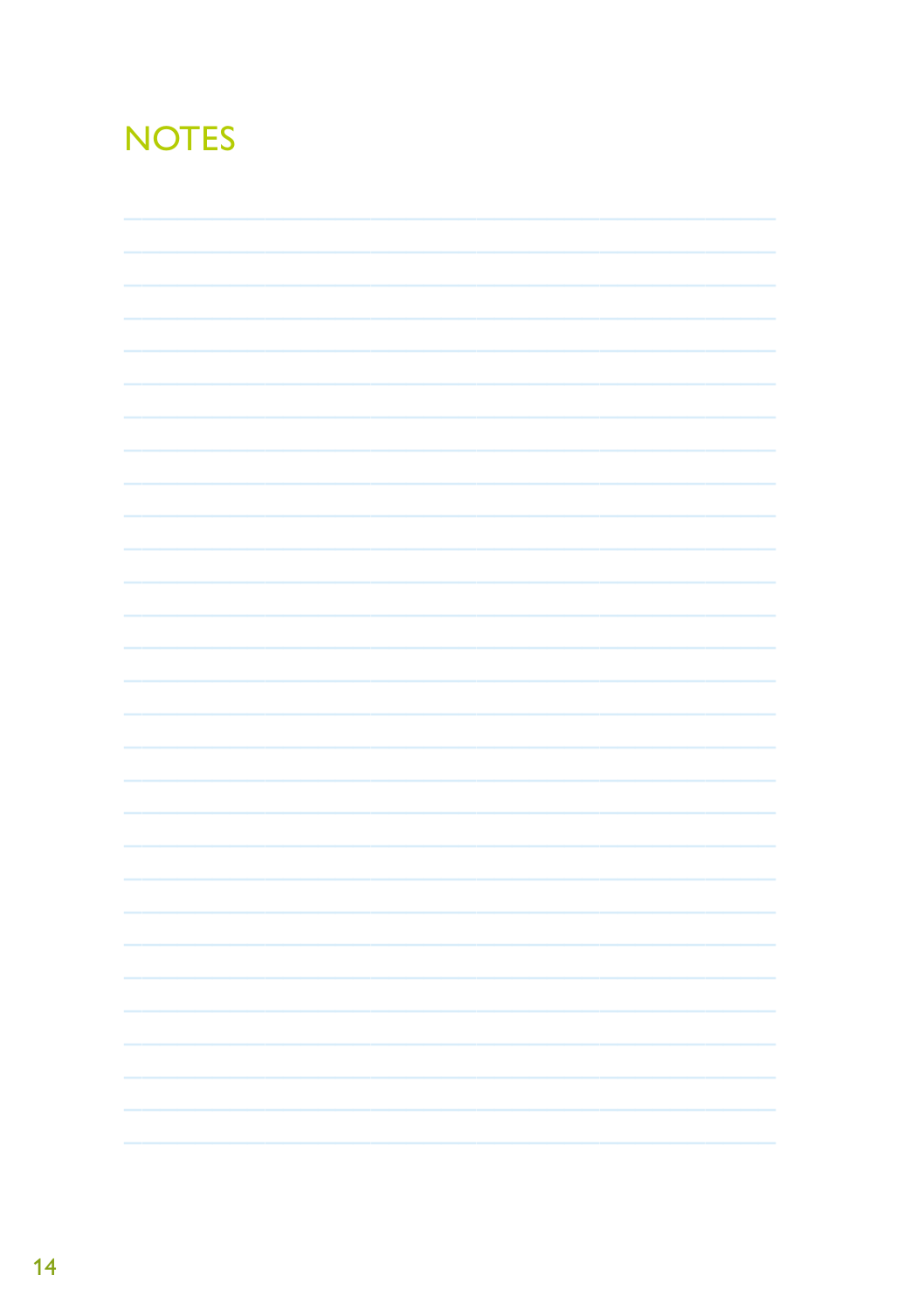I